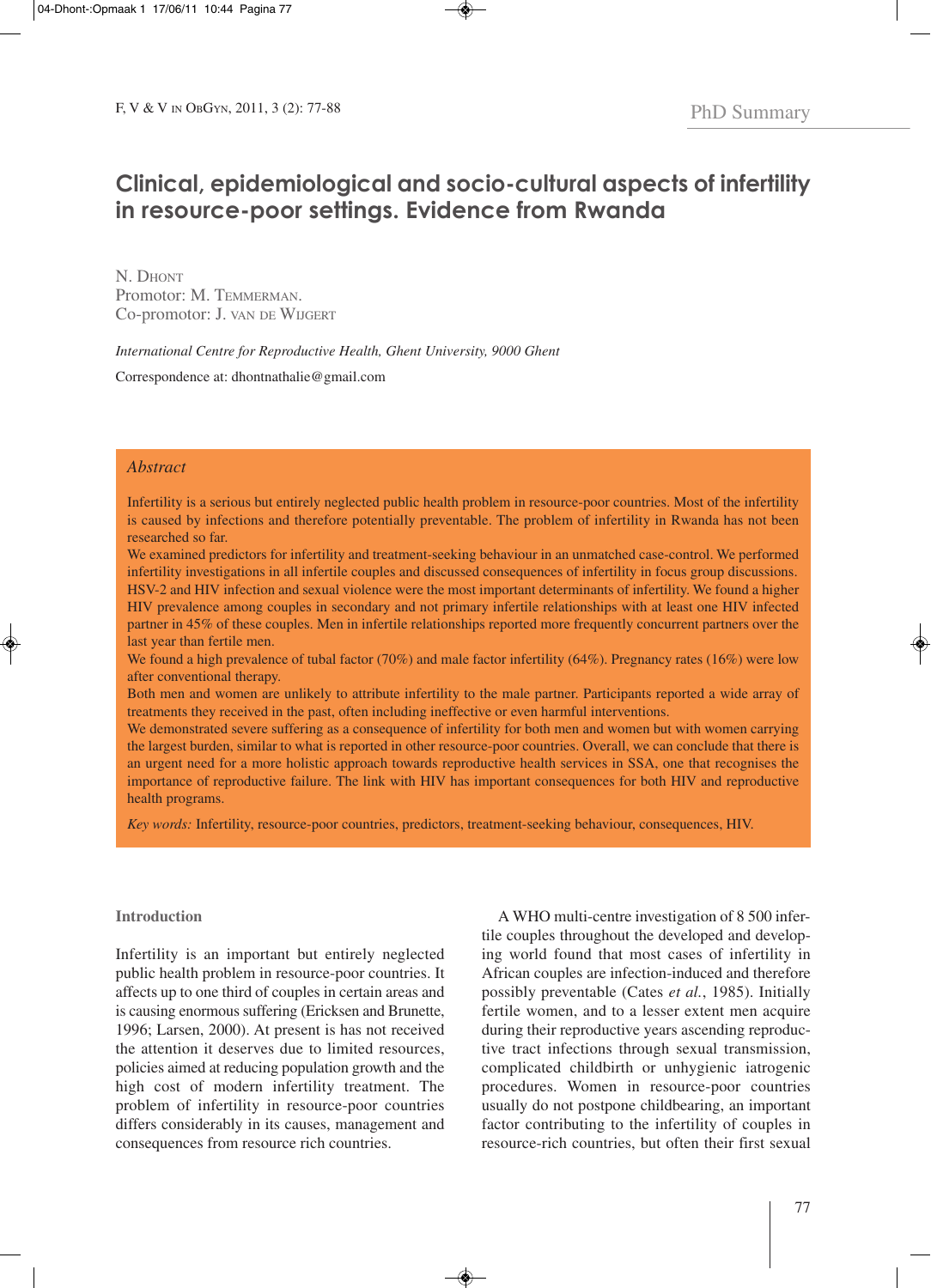contact is followed by a first pregnancy. Therefore secondary infertility is more common than primary infertility, in contrast with the more developed world where primary infertility is the prevailing form (Larsen, 2000). In order to prevent infertility in resource-poor countries the infectious pathogens causing tubal and male infertility and modifiable risk factors related to behaviour and health practices need to be identified. A limited number of studies have shown some evidence that high risk sexual behaviour often starting in adolescence can lead to infertility (Favot *et al.*, 1997; Okumu *et al.*, 1990). *Chlamydia trachomatis* and *Neisseria gonorrhoeae* are thought to be an important cause of pelvic inflammatory disease (PID) and fallopian tube occlusion. Serologic studies in SubSaharan Africa (SSA) have indicated a role of these pathogens in tubal infertility (Biendo *et al.*, 1994; Mabey *et al.*, 1985; Omo-Aghoja *et al.*, 2007; Reniers *et al.*, 1989; Siemer *et al.*, 2008). Other reproductive tract pathogens that have been associated with tubal disease in resource rich countries but not in resource-poor countries are bacterial vaginosis (BV) related organisms and herpes simplex virus type 2 (HSV-2.(Gaudoin *et al.*, 1999; Hettmann *et al.*, 2008).

A couple of studies in SSA have found a higher prevalence of HIV in infertile women and that HIV has a fertility-reducing effect. (Favot *et al.*, 1997; Gray *et al.*, 1998). HIV-positive women (also those with asymptomatic infection) have lower conception rates and higher rates of both early and late pregnancy loss. The lower conception rate is thought to be due to co-infection with sexually transmitted infections (STIs) with resultant tubal factor infertility, weight loss related anovulation and amenorrhoea, male hypogonadism, and impaired spermatogenesis (Adesiyun *et al.*, 2008; Cohen *et al.*, 2005; Crittenden *et al.*, 1992; Dondero *et al.*, 1996; Gray *et al.*, 1998; Kamenga *et al.*, 1995; Lasheeb *et al.*, 1997; Moodley *et al.*, 2002; Muller *et al.*, 1998; Nicopoullos *et al.*, 2004; Temmerman *et al.*, 1992). Many of these mechanisms remain to be elucidated.

In the opposite direction infertility could enhance the spread of HIV through extramarital partners, union dissolutions and unprotected sex which have all been reported more frequently in infertile couples (Barden-O'Fallon, 2005; Favot *et al.*, 1997; Gerrits, 1997; Ikechebelu *et al.*, 2002). The bi-directional link between infertility and HIV deserves special attention because of its obvious consequences for HIV and reproductive health programs.

Over the past three decades the introduction of assisted reproductive technologies (ART) has improved the prognosis for infertile couples in Western countries dramatically and many are seeking – and finding – treatment in the modern infertility

services. In the developing world these services are not widely available and its cost makes them inaccessible for most of its inhabitants. Many are either not seeking care or are looking for treatment from all possible sources including traditional healers, spending the little resources they have and rarely with the desired result (Gerrits, 1997; Koster-Oyekan W., 1999; Sundby *et al.*, 1998). One aspect of the management of infertility which can be improved greatly without major costs is information, education and counselling on causes and treatment of infertility and the development and implementation of guidelines for the management of infertility at all levels of healthcare. Knowledge of prevailing perceptions, treatment-seeking behaviour and current practices in the medical sector is needed to guide this process.

To understand the social consequences of infertility in Africa and in most other resource-poor countries it is important to realise that one's place in these societies is defined by the web of relations which are formed with the nuclear and extended family including the dead and the unborn, the village and the nation. Without children this web is cut short. As an individual you have almost non-existing. This is the principle of what is called in Bantu language 'Ubuntu' and means 'I am what I am because of what we are'. This contrasts with classical western thinking where individual freedom and happiness are central values. Therefore consequences of infertility for couples in developing countries, where children are highly valued for economic and socio-cultural as well as personal reasons can be far more severe compared to couples in Western countries. Reports from several African countries, mostly West and South Africa, have documented the overwhelming importance of childbearing and the suffering caused by infertility in these societies (Araoye, 2003; Barden-O'Fallon, 2005; Donkor and Sandall, 2007; Dyer *et al.*, 2002; Dyer *et al.*, 2004; Dyer *et al.*, 2005; Dyer, 2007; Feldman-Savelsberg, 1994; Gerrits, 1997; Hollos, 2003; Hollos *et al.*, 2009; Hollos and Larsen, 2008; Leonard, 2002; Nahar *et al.*, 2000; Richards, 2002; van Balen and Visser, 1997). According to these studies, infertility causes a wide range of psycho-social consequences: loss of marital stability, loss of social status and isolation, loss of social security, problems with gender identity, loss of continuity of family lines and general emotional distress (Dyer, 2007).

Because motherhood is one of the most important ways for African women to enhance their status within the family and the community, childless women often carry the largest burden of the suffering. They may suffer from domestic violence, get abandoned by their partner and may end up as second wife in a polygamous marriage (Araoye,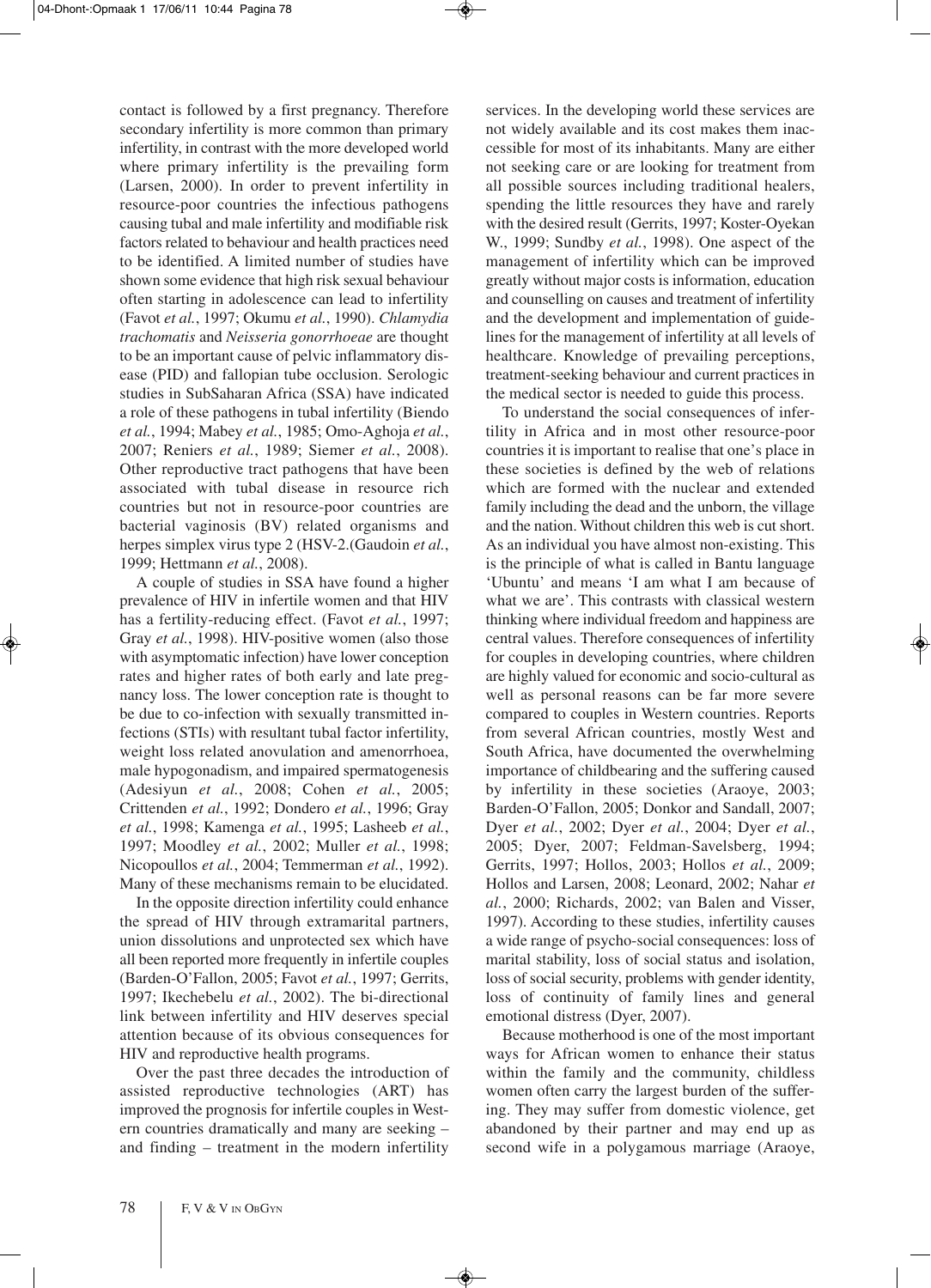2003; Dyer *et al.*, 2002; Gerrits, 1997; Ramsay, 1993; van Balen and Gerrits, 2001).

## **Objectives**

Since infertility has not been studied at all in Rwanda this work took an explorative approach studying different aspects of the problem including causes and risk factors, perceptions and treatment seeking behaviour and the socio-cultural consequences of infertility. More specifically we examined predictors and determinants for different types of infertility (female and male factor, primary and secondary infertility) and their relative contribution, including HIV and other reproductive tract infections (RTIs), past sexual and contraceptive behaviour, obstetric history and lifestyle factors. Secondary objectives included the evaluation of perceptions of infertility causes, treatment-seeking behaviour and factors associated with seeking medical care as well as the response of healthcare providers, consequences of female and/or male factor infertility for men and women and the outcome of infertility investigations and 18 month follow-up of infertile women and their partners in Rwanda.

### **Methodology**

Between November 2007 and May 2009 sexuallyactive women aged 21-45 year presenting with infertility problems at the infertility clinic of the Kigali University Teaching Hospital (KUTH)  $(n = 312)$ , and fertile controls who recently delivered  $(n = 312)$ were surveyed together with their male partners in an unmatched case-control study. Initially, study participants in the infertility arm were recruited among women attending the gynaecological consultations at KUTH and the district hospital of Muhima, the largest secondary referral hospital for gynaecological problems in Kigali. Women enrolled in the study spread the word of the research clinic which resulted in two-thirds of the enrolled participants being recruited through word of mouth. Controls were recruited at the level of the community, as no appropriate control group could be selected at the hospital.

Participants were interviewed about sociodemographic characteristics, medical history, obstetric history, sexual behaviours, sexual functioning and were tested for HIV and RTIs (Table 1). Infertile couples received basic infertility investigations (including hysterosalpingography (HSG) and semen analysis) and locally available conventional treatment (including ovulation induction with Clomiphene Citrate and laparoscopic surgery) and were followed for 18 months.

#### **Table 1.** — Overview of all study procedures.

|                                                                                                                                                                                                              | Infertile women | tertile women  | Infertile men  | Fertile men    |
|--------------------------------------------------------------------------------------------------------------------------------------------------------------------------------------------------------------|-----------------|----------------|----------------|----------------|
| interview                                                                                                                                                                                                    | $\overline{X}$  | $\overline{X}$ | $\overline{X}$ | $\overline{X}$ |
| <b>HIV</b> serology                                                                                                                                                                                          | $\overline{X}$  | $\overline{X}$ | $\overline{X}$ | $\overline{X}$ |
| <b>Syphilis serology</b>                                                                                                                                                                                     | X               | $\mathbf{X}$   | X              | $\overline{X}$ |
| <b>HSV-2</b> serology <sup>a</sup>                                                                                                                                                                           | $\mathbf{X}$    | X              | $\overline{X}$ | $\overline{X}$ |
| <b>Wet mount</b>                                                                                                                                                                                             | $\overline{X}$  | $\overline{X}$ | X              | $\overline{X}$ |
| <b>Gram stain</b>                                                                                                                                                                                            | $\mathbf{X}$    | $\overline{X}$ |                |                |
| <b>NG/CT PCR<sup>b</sup></b>                                                                                                                                                                                 | $\overline{X}$  | $\overline{X}$ |                |                |
| <b>Chlamydia serology</b>                                                                                                                                                                                    | $\overline{X}$  | $\overline{X}$ |                |                |
| Pap smear                                                                                                                                                                                                    |                 | $\overline{X}$ |                |                |
| <b>TVUS</b> <sup>c</sup>                                                                                                                                                                                     | X               |                |                |                |
| <b>HSG<sup>5</sup>/laparoscopy</b>                                                                                                                                                                           | $\overline{X}$  |                |                |                |
| <b>Semen analysis</b>                                                                                                                                                                                        |                 |                | $\overline{X}$ |                |
| <sup>a</sup> Herpes Simplex Virus<br><sup>b</sup> Neisseria gonorrhoea/Chlamydia trachomatis Polymerase<br><b>Chain Reaction</b><br><sup>e</sup> Human Papillomavirus<br><sup>d</sup> Hysterosalpingography. |                 |                |                |                |

In addition five focus group discussions (FGD) were held with selected infertile participants. For each FGD, 7-10 participants were selected from different diagnostic groups: one FGD with women and a second FGD with men from infertile couples diagnosed with female factor only; a third FGD with women and a fourth FGD with men from infertile couples diagnosed with male factor only. This specific group assignment served two purposes: to encourage participant to speak more freely and to explore the effect of gender-specific infertility diagnosis on the experience of infertile couples. A fifth FGD included a mixture of men and women in infertile relationships irrespective of the cause of the infertility.

**Results and discussion Risk factors for infertility**

## *Tubal factor and male factor infertility (Dhont et al., 2010b)*

We examined potential predictors and their population attributable fraction (PAF%) for tubal factor and male factor infertility including lifestyle factors, sexual behaviour, and RTIs.

Variables significantly associated with tubal infertility were history of sexual violence (adjusted odds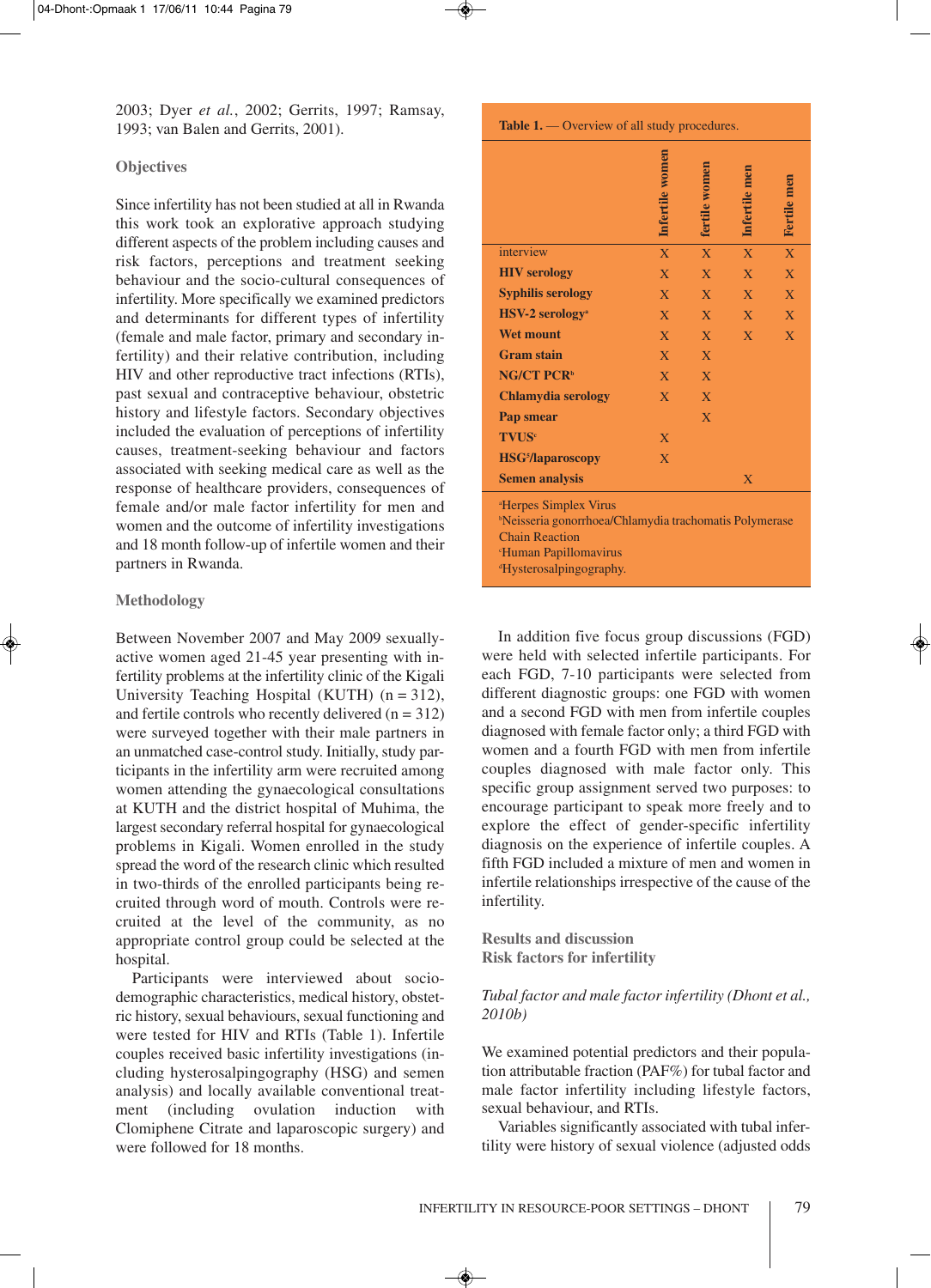ratio  $(AOR) = 2.41$ ;  $95\%CI = 1.36 - 4.25$ ; positive HIV (AOR = 2.41;  $95\%$ CI = 1.36-4.25), virus type 2 (HSV-2; AOR = 1.67;  $95\%CI = 1.03-2.71$ ), and *Chlamydia trachomatis* serology (AOR = 1.78;  $95\%CI = 0.99-3.21$ , and current BV by Amsel criteria (AOR = 1.97;  $95\%$ CI = 1.12-3.47) (Table 1). Among men, male factor infertility was associated with positive HIV (AOR = 2.43;  $95\%CI = 1.31$ -5.23) and HSV-2 serology (AOR = 1.71;  $95\%$  CI = 1.02-2.87) and current urologic abnormalities (AOR  $= 2.38$ ;  $95\%CI = 1.01 - 5.31$ ). Lifestyle factors such as smoking, alcohol and weight were not related with infertility in our study.

Positive HSV-2 serostatus carried the greatest PAF% (26%) for tubal infertility, followed by positive HIV serostatus (20%) and history of sexual violence (17%). Positive HSV-2 and HIV serology accounted for the largest PAF% for male factor infertility in men (22% and 13% respectively).

In our study, a history of sexual violence contributed more to infertility than other measures of high risk sexual behaviour. It is the first time that a history of sexual violence is found to be associated with infertility. Women in an infertile relationship had experienced three times more sexual violence during their lifetime than fertile women. Although we did not specifically ask, it is possible that many of these women were raped during the genocide of 1994 in Rwanda and it is very likely that levels of sexual violence have decreased considerably since.

The association of HSV-2 with tubal factor infertility but not with non tubal factor infertility in our study suggest that HSV-2 plays a role in tubal pathogenesis. Prior studies in Western countries have shown a possible association between HSV-2 and PID and fallopian tube obstruction, but further research is needed to clarify how HSV-2 contributes to tubal scarring. (Cherpes *et al.*, 2006; Heinonen and Miettinen, 1994; Hettmann *et al.*, 2008; Lehtinen *et al.*, 1985; Paavonen *et al.*, 1985). In our study, HSV-2 was also associated with male factor infertility but not with non male factor infertility, suggesting a causal role of this pathogen in male factor infertility as well.

HIV was consistently associated with all types of infertility in both men and women. The association between infertility and HIV has predominantly been documented in women but much less in men (Adesiyun *et al.*, 2008; Favot *et al.*, 1997; Ikechebelu *et al.*, 2002). Both tubal and non tubal infertility were significantly associated with HIV in our study, but the association with tubal infertility was stronger. Within the infertile women, HIV infection was also significantly associated with tubal pathology. Positive HIV and HSV-2 serostatus could be markers for other past STIs known to be tubal pathogens such

as *C.trachomatis* and *G.neisseria*. We could not measure past *G. neisseria* infection. However, the association between HIV and tubal infertility remained significant after adjusting for positive chlamydial antibodies and high risk sexual behaviour, which could be a marker for gonococcus infection. This supports the current hypothesis that HIV plays a role in tubal pathogenesis (Cohen *et al.*, 1998; Kamenga *et al.*, 1995).

The limited role of *C. trachomatis* in infertility in Rwanda is in contrast with findings from Ghana, Gabon, Gambia and Nigeria where Chlamydia antibodies were significantly more often found among infertile women compared to fertile women (Mabey *et al.*, 1985; Omo-Aghoja *et al.*, 2007; Reniers *et al.*, 1989; Siemer *et al.*, 2008). All these studies use different diagnostic assays for identification of Chlamydia antibodies, rendering the comparison of results difficult.

The cross-sectional design of our study limits our ability to ascertain temporal relationships between HIV, HSV-2 and infertility. To further elucidate temporal relationships between infertility and high risk sexual behaviour, STIs and HIV, longitudinal studies of the reproductive and sexual behaviour and incidence of infections in newly married or cohabiting couples are needed.

Another limitation of this study is the possibility of selection bias. The infertile study population is a selection of couples who are willing to undergo infertility investigations; they do not necessarily represent all infertile couples in Kigali.

## *High risk sexual behaviour, HIV and infertility (Dhont et al., 2011c)*

In this study we compared current as well as past high risk sexual behaviour and HIV infection in different groups: men and women in primary infertile relationships, secondary infertile relationships and fertile relationships. The infertile women with a history of a pregnancy in the past (secondary infertile women) and their male partners had very high HIV infection rates (43% and 27% respectively). The secondary infertile women reported high risk sexual behaviour in the past and in the present. This was not the case for primary infertile women who did not differ much in their sexual behaviour and HIV infection rates from fertile women, apart from never use of condoms which is likely to be a result of their infertility, and a higher number of lifetime partners which is in part related to unstable relationships caused by infertility.

Regarding the men, infertility, both secondary and primary was associated with the reporting of extramarital partners over the last year  $(AOR = 5.4,$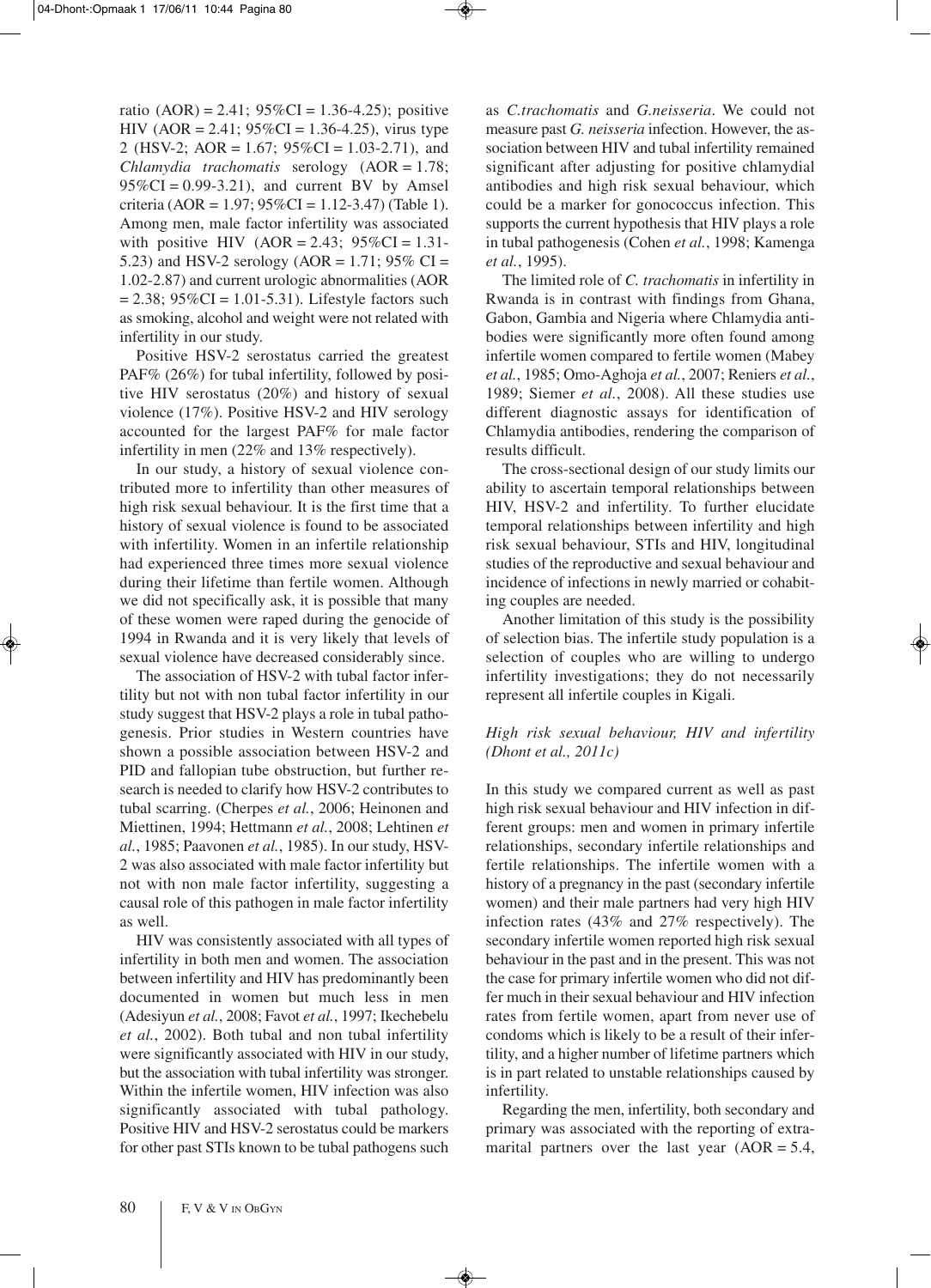**Table 2.** — Multivariate logistic regression analysis of variables associated with tubal factor infertility(women) and male factor infertility (men).

| variable                                     | <b>Women with tubal factor</b><br>AOR $(95\% \text{ CI})^{\text{a}}$ | Men with abnormal semen analysis<br>AOR (95% CI) <sup>a</sup> |
|----------------------------------------------|----------------------------------------------------------------------|---------------------------------------------------------------|
| Past high risk sexual behaviour <sup>b</sup> | $1.43(0.86-2.39)$                                                    | <b>NI</b>                                                     |
| Ever exposure to sexual violence             | $2.41(1.36-4.25)$                                                    | NI                                                            |
| <b>HIV</b> serology                          | $2.41(1.36-4.25)$                                                    | $2.43(1.31-5.23)$                                             |
| HSV-2 serology                               | $1.67(1.03-2.71)$                                                    | $1.71(1.02 - 2.87)$                                           |
| Chlamydia serology                           | $1.78(0.99-3.21)$                                                    | NI                                                            |
| BV (Amsel)                                   | $1.97(1.12 - 3.47)$                                                  | <b>NI</b>                                                     |
| Lifestyle <sup>c</sup>                       | $1.18(0.76-1.82)$                                                    | NI                                                            |
| Urologic abormaltities                       | NI                                                                   | $2.32(1.01-5.31)$                                             |

a AOR = adjusted odds ratio, model includes in addition of all variables listed age, marital status and education b composite variable combining for women: age first intercourse before 15 and/or union dissolutions and/or ever engaged in transactional sex; for men: ever had a marital dissolution and/or age first intercourse before 20 years c composite variable combining using alcohol more than 1 unit a day and/or having BMI >25 and/or ever smoked  $BV =$  bacterial vaginosis.

 $95\%CI = 2.2 - 12.7$ ; AOR = 7.1,  $95\%CI = 3.2 - 15.8$ , respectively) whereas variables related to sexual behaviour in the past were not very different between the three groups of men.

Our data suggest that secondary infertile women represent a distinct group of infertile women characterised by a risky sexual behaviour profile, often starting in adolescence, which has predisposed them to a first pregnancy, HIV infection, other STIs and subsequent infertility. These first pregnancies occurred in the majority of cases before the age of 21 (55% of secondary infertile women) and were often unwanted (28% of cases). The profile of secondary infertile couples with 45% of the couples having at least one HIV infected partner shows that the epidemics of HIV, STIs, unintended pregnancies and (secondary) infertility are closely linked (Table 2). It can be hypothesised that for primary infertile women it is rather the risky sexual behaviour of their current and/or past sexual partner that has predisposed them to infertility.

#### *Secondary infertility*

This study examined the association of factors in the obstetric history and past sexually transmitted infections (STIs) including HIV, BV with secondary infertility and their relative contributions to secondary infertility. For this sub-analysis the cases were women with secondary infertility  $(n = 177)$  and the controls were fertile women with at least 2 pregnancies in the past  $(n = 219)$  for whom the last pregnancy was not included in the analysis (since these non-pregnant post-partum women have not yet

proven their fertility after the last pregnancy). Risk factors in the obstetric history for secondary infertility were lack of prenatal care in the last pregnancy, the first pregnancy before the age of 21 years, a history of unwanted pregnancy, a pregnancy with other than current partner, an adverse pregnancy outcome, stillbirth, postpartum infection and curettage. Presence of HIV, HSV-2, or *Treponema pallidum* antibodies, and BV, were significantly more common in women in secondary infertile relationships than those in fertile relationships (Table 3). The population attributable fractions (PAF%) for obstetric events, HIV, other STIs, and BV were 25%, 30%, 27%, and 14% respectively.

Some previously unknown obstetric history predictors were identified for secondary infertility such as lack of prenatal care during the last pregnancy, unwanted pregnancies and stillbirths. An interesting finding in our study, and not yet reported, is the strong association of unwanted pregnancies with infertility irrespective of a history of induced abortions. Very few infertile women in our study reported induced abortions despite the large number of reported unwanted pregnancies. In a study in Nigeria, induced abortion and post abortion sepsis were the most important risk factors for secondary infertility (Orji, 2008). Induced abortions may have been underreported in our study. To investigate further the circumstances in which the unwanted pregnancy had occurred, all women regardless of study group who had reported an unwanted pregnancy in the past were invited for a semi-structured in-depth interview. 27 out of 63 women reporting an unwanted pregnancy came for the interview, and only one fertile woman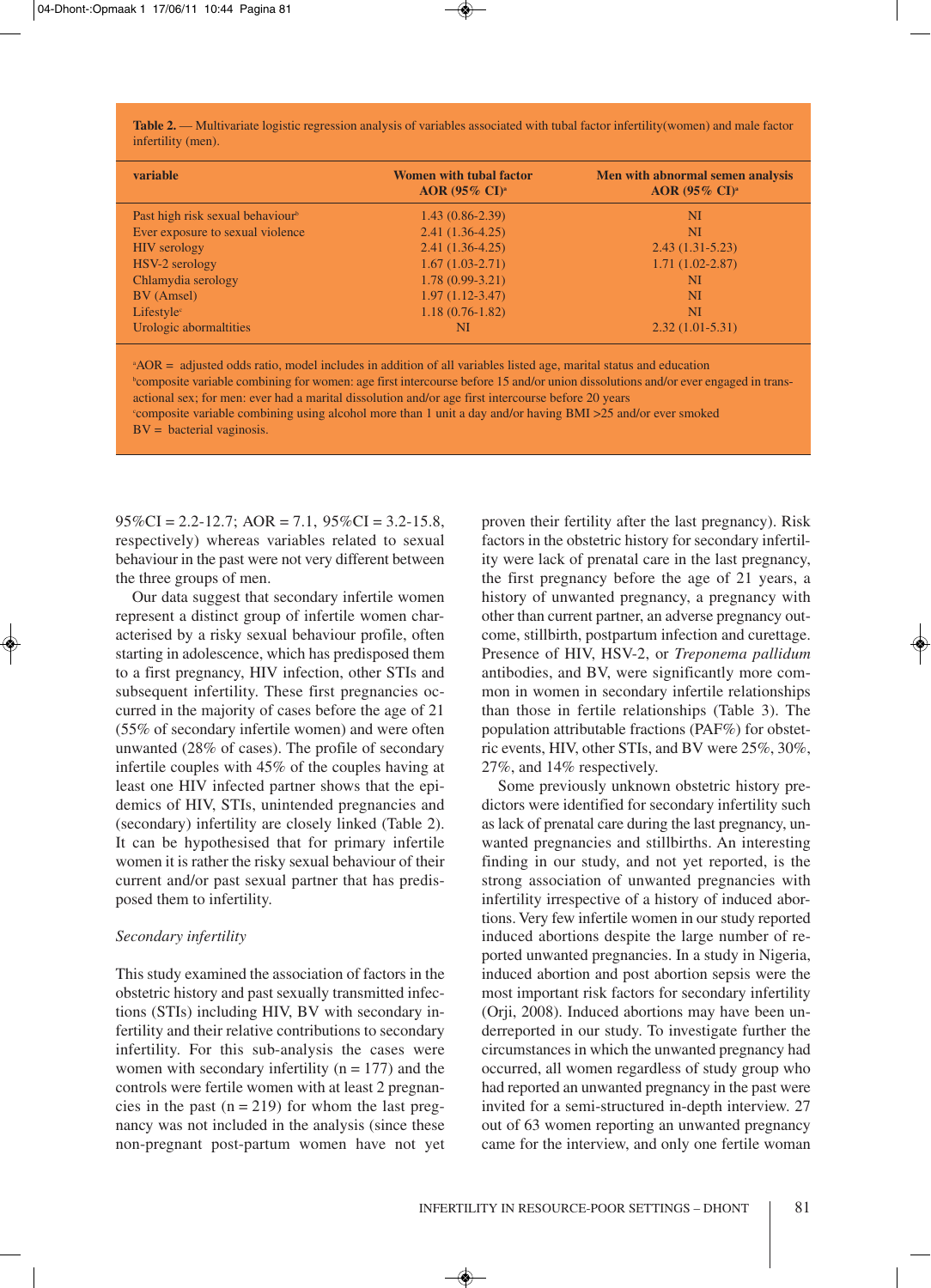| <b>Variable</b>                                   | <b>Fertile</b><br>$N = 189$<br>$\mathbf{n}(\%)$ | <b>Primary</b><br><i>infertile</i><br>$N = 119$<br>$\mathbf{n}(\%)$ | P   | <b>Secondary</b><br><i>infertile</i><br>$N = 132$<br>$\mathbf{n}(\%)$ | P            |
|---------------------------------------------------|-------------------------------------------------|---------------------------------------------------------------------|-----|-----------------------------------------------------------------------|--------------|
| <b>HIV</b> diagnosis on couple level <sup>a</sup> |                                                 |                                                                     |     |                                                                       |              |
| Both sero-negative                                | 155(82)                                         | 94 (79)                                                             | 0.5 | 73(55)                                                                | ${}_{0.001}$ |
| Both sero-positive                                | 12(6)                                           | 14(12)                                                              | 0.1 | 27(20)                                                                | ${}_{0.001}$ |
| Sero-discordant (female $+)$                      | 16(8)                                           | 6(5)                                                                | 0.3 | 23(17)                                                                | 0.02         |
| Sero-discordant (male $+$ )                       | 6(3)                                            | 5(4)                                                                | 0.6 | 9(7)                                                                  | 0.1          |

a only the couples in which HIV testing was completed are included, 189 women in fertile relationships, 119 women in primary and 132 in secondary infertile relationships.

admitted to an induced abortion that she had not reported in her first structured interview. On the one hand unwanted pregnancies could lead to infertility through lack of prenatal and obstetric care. On the other hand, the unsafe sex which has caused the unwanted pregnancy could also have caused the acquisition of HIV/STIs with secondary infertility as a consequence. Previous studies have demonstrated that women experiencing unwanted births are seeking prenatal care less frequently and are more likely to have a pregnancy complication (preterm birth, perinatal deaths and postpartum infections) (Gipson *et al.*, 2008). We also learned from our in-depth interviews that unwanted pregnancies in women in infertile relationships are often a result of unsafe sex (including sexual violence and sex of younger girl with an older man), and are more likely to result in postpartum infections, although the numbers are too small to draw firm conclusions.

## **Result of infertility investigations and follow up (Dhont** *et al.***, 2011b)**

Infertile couples received basic infertility investigations, including HSG and sperm analysis, available treatment was provided and couples were followed up over an 18 month period. The infertility remained unexplained in 3%, was due to a female factor in 31%, due to a male factor in 16%, and due to a combination of male and female causes in 50% of fully investigated couples  $(n = 224)$ . A tubal factor was found in 69% of women, a male factor in 64% of men. Predictors for tubal infertility in women included a history of high risk sexual behaviour, HIV infection, and a history of STI symptoms in the male partner. After 12-18 months of follow up, 40 pregnancies (16%) had occurred in 244 women.Younger women (age 30 or below) and women with an infertility duration of less than 5 years had a significantly higher chance of becoming pregnant.

**Perceptions and treatment seeking behaviour (Dhont** *et al.***, 2010a)**

When asked about the cause of their infertility, only one in four mentioned explanations based on a medical diagnosis, often they constructed their own medical concept and cited witchcraft or God as the cause of their infertility, despite the fact that the majority (65%) of women had previously been exposed to modern medical health care. There is very little awareness of the link of infertility with high risk sexual behaviour and sexually transmitted infections (STIs). Both men and women are unlikely to attribute infertility to the male partner. Seventy four percent of women and 22% of men had sought care for their infertility in the past. Seeking treatment in the formal medical sector was associated with higher income, being married and infertility duration of more than 5 years in both sexes. In women, higher education and being nulliparous and in men blaming oneself for the infertility was also associated with seeking formal medical care. Women looked for care earlier, more often and from different sources and were more likely to visit traditional healers then men.

Participants reported a wide array of treatments they received in the past, often including ineffective or even harmful interventions. Twenty five percent of women received Clomiphene citrate at least once. Of the 57 women who had received Clomiphene citrate in the past, the majority (49/57, 84%) reported a regular menstrual cycle and in one in three of these women we diagnosed a bilateral tubal block.

In a region where infection-related causes of infertility dominate there is very little awareness of the link of infertility with high risk sexual behaviour and STIs. In our population, very few men and women thought that their infertility could be caused by STIs including HIV. The same was noted by Barden-O'Fallon among women and men in rural Malawi (Barden-O'Fallon, 2005).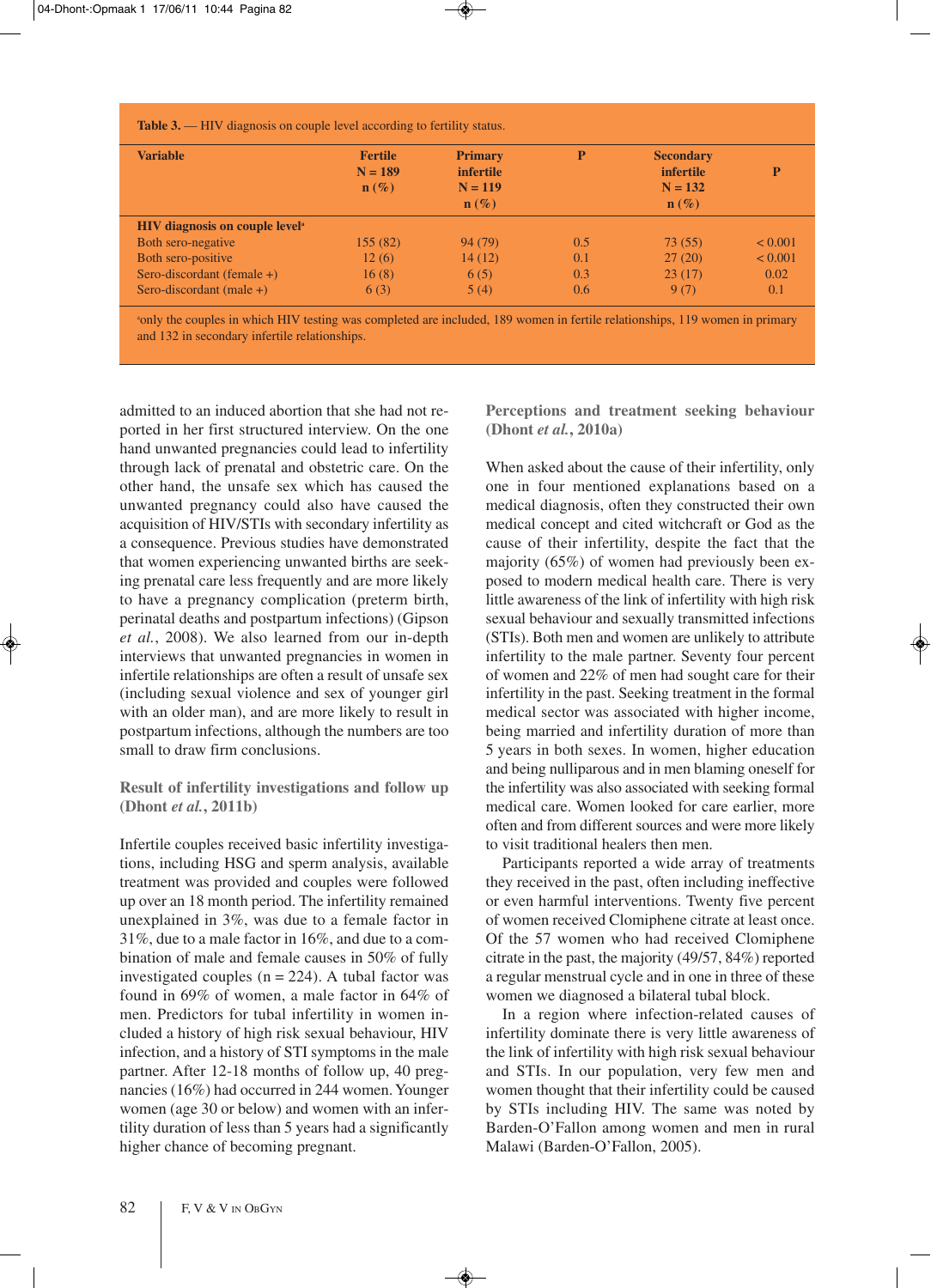Both men and women are unlikely to attribute infertility to the male partner, partly explaining why only 22% of men had ever sought care for infertility. These results are in keeping with reports from other African countries with the exception of South Africa where male infertility awareness was unexpectedly high (Dyer *et al.*, 2004; Fiander, 1990; Sundby, 1997; Sundby *et al.*, 1998). The gender differences which we found in perceptions towards infertility and in treatment seeking behaviour indicate that in Rwandese society the woman is blamed, not only by her partner but also by herself, for the couple's difficulty with childbearing. She carries the greatest burden of stigmatisation and suffering caused by infertility.

In addition to the public services, the private sector and the traditional healer are both important alternative sources of first help. It has been demonstrated repeatedly that traditional healers attract people for infertility treatment (Barden-O'Fallon, 2005; Folkvord, 2005; Stekelenburg *et al.*, 2005; Sundby *et al.*, 1998). Care is often sought from both the traditional and the formal health sector, as is also the case in our population (Dyer *et al.*, 2002). These findings indicate the need to involve healthcare staff from both formal and informal sectors when investing in education of infertile couples and the community about infertility.

**Socio-cultural consequences (Dhont** *et al.***, 2011a)**

Not being able to procreate has severe social and economical repercussions in resource-poor countries. The purpose of this research was to explore the consequences of female and/or male factor infertility for men and women in Rwanda. Both quantitative and qualitative methods were used. Couples were surveyed about domestic violence, current and past relationships and sexual functioning. In addition, five FGDs were held with a subsample of survey participants who were diagnosed with either female or male factor infertility or their partners.

Domestic violence, union dissolutions and sexual dysfunction were reported more frequently by infertile couples (Table 4). Although some couples seem to be able to cope with the burden of infertility and to maintain loving relationships, most FGD participants agreed that 'without children there can be no peace at home', or, 'there can be no love.' Many female FGD participants testified of emotional as well as physical abuse by their partner related to infertility. In the partilineal society of Rwanda it is

| <b>Variable</b>                                 | <b>Cases</b><br>$N = 177$<br>$\mathbf{n}(\%)$ | <b>Controls</b><br>$N = 219$<br>$\mathbf{n}(\%)$ | <b>Age adjusted OR</b> |
|-------------------------------------------------|-----------------------------------------------|--------------------------------------------------|------------------------|
| <b>Obstetrical and reproductive history</b>     |                                               |                                                  |                        |
| <b>Ever IUCD</b>                                | 2(1)                                          | 5(2)                                             | $0.38(0.07-2.10)$      |
| First pregnancy before age 21 years             | 97(55)                                        | 92(42)                                           | $2.56(1.63-4.02)$      |
| Unwanted pregnancy                              | 49(28)                                        | 11(5)                                            | $11.51(5.47-24.20)$    |
| Pregnancy with another partner                  | 105(59)                                       | 48(22)                                           | $5.68(3.56-9.08)$      |
| No prenatal care in last pregnancy <sup>a</sup> | 20(15)                                        | 7(4)                                             | $4.68(1.81-12.12)$     |
| <b>Unattended birth</b>                         | 44(25)                                        | 75(34)                                           | $0.81(0.56-1.18)$      |
| Adverse pregnancy outcome <sup>b</sup>          | 57(32)                                        | 44(20)                                           | $1.89(1.17-3.04)$      |
| <b>Stillbirth</b>                               | 32(18)                                        | 6(3)                                             | $7.52(2.97-19.01)$     |
| Unsafe abortion                                 | 3(2)                                          | 0(0)                                             |                        |
| Caesarean section                               | 30(17)                                        | 27(12)                                           | $1.33(0.73-2.39)$      |
| Postpartum infection                            | 24(13)                                        | 3(1)                                             | 11.49 (3.31-39.89)     |
| Curettage <sup>c</sup>                          | 32(18)                                        | 23(10)                                           | $1.71(0.93-3.13)$      |
| <b>Reproductive tract infections</b>            |                                               |                                                  |                        |
| <b>BV</b>                                       | 50(28)                                        | 32(15)                                           | $2.68(1.58-4.54)$      |
| Positive HIV serology                           | 74 (42)                                       | 35(16)                                           | $4.10(2.50-6.72)$      |
| Positive HSV-2 serology                         | 121(70)                                       | 99(45)                                           | $2.56(1.65-3.96)$      |
| Positive Chlamydia serology                     | 31(18)                                        | 33(15)                                           | $1.58(0.89-2.80)$      |
| Old treated syphilis                            | 16(9)                                         | 8(4)                                             | $2.85(1.13-7.18)$      |

**Table 4.** — Association of obstetrical and reproductive history and reproductive tract infections with secondary infertility.

awomen whose last pregnancy was a miscarriage are excluded from analysis, leaving 129 cases and 195 controls b includes miscarriage and ectopic pregnancy

c includes post-abortion and postpartum curettage.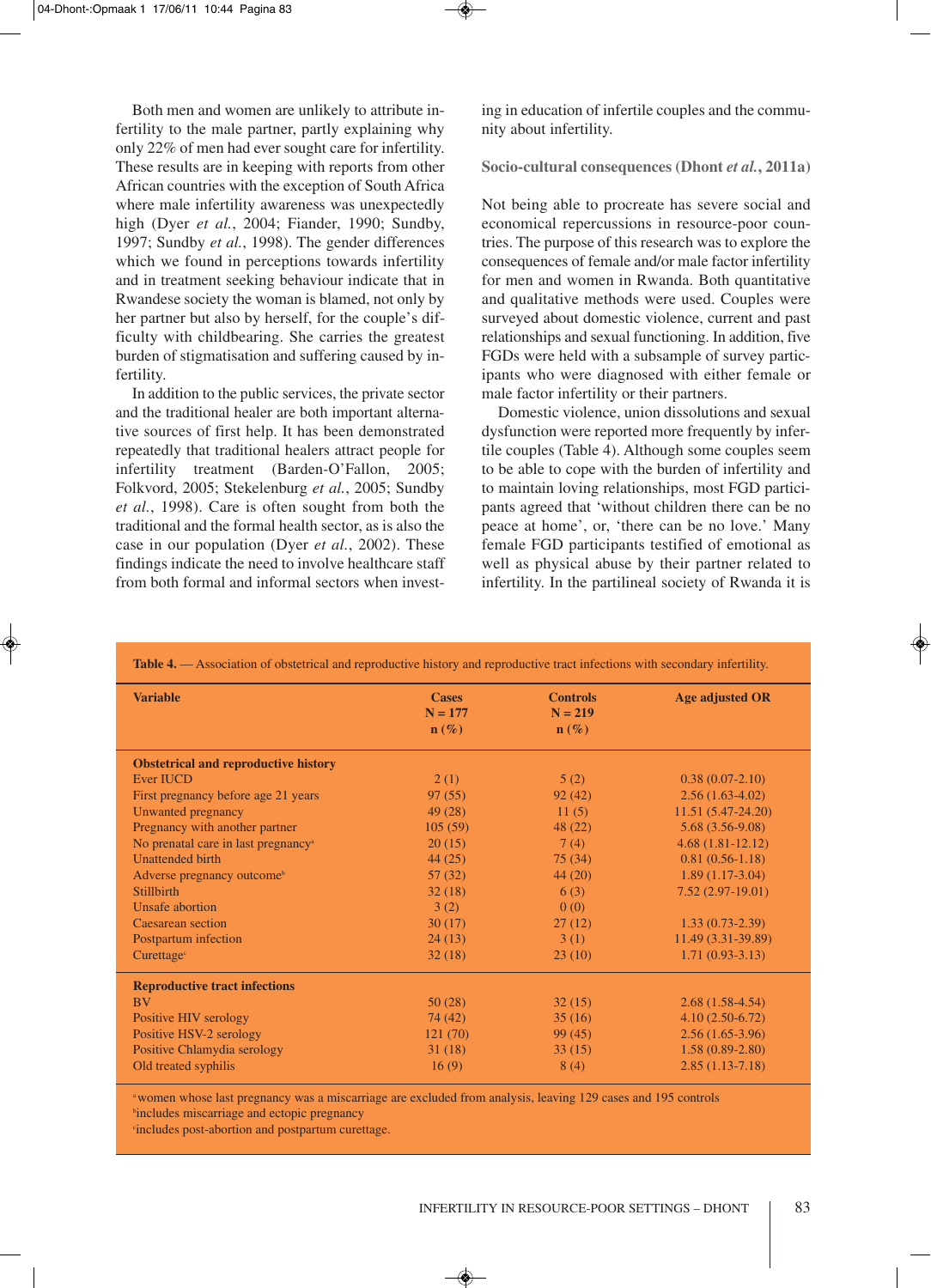**Table 5.** — Relationship characteristics and domestic violence according to fertility status and gender.

|                                               | female                                 |                                          |              |
|-----------------------------------------------|----------------------------------------|------------------------------------------|--------------|
|                                               | <b>Fertile</b><br>$N = 312$<br>$N(\%)$ | <b>Infertile</b><br>$N = 312$<br>$N(\%)$ | p-value      |
| Ever union dissolution                        | 39(12)                                 | 94(30)                                   | < 0.001      |
| Ever domestic violence                        |                                        |                                          |              |
| Ever been beaten                              | 49(16)                                 | 73(23)                                   | 0.015        |
| Ever been hurt physically                     | 2(1)                                   | 44(14)                                   | < 0.001      |
| Ever been threatened                          | 20(6)                                  | 54(17)                                   | < 0.001      |
| Ever been chased                              | 47(15)                                 | 84(27)                                   | < 0.001      |
| Ever sexual coercion                          | 8(3)                                   | 37(12)                                   | < 0.001      |
| Partner has other partner                     |                                        |                                          |              |
| N <sub>0</sub>                                | 262(84)                                | 130(42)                                  |              |
| Don't know                                    | 31(10)                                 | 115(37)                                  | < 0.001      |
| yes                                           | 19(6)                                  | 67(21)                                   |              |
| Extramarital partners at present or last year | 3(1)                                   | 9(3)                                     | 0.08         |
| Polygamous union                              | 14(4)                                  | 28(9)                                    | < 0.001      |
| Sexual intercourse more than 3 times/week     | 45(14)                                 | 113(36)                                  | < 0.001      |
|                                               | male                                   |                                          |              |
|                                               | $N = 189$                              | $N = 254$                                |              |
| Ever union dissolution                        | 22(12)                                 | 58 (23)                                  | 0.002        |
| Partner has other partner                     |                                        |                                          |              |
| No                                            | 125(66)                                | 187 (74)                                 |              |
| Don't know                                    | 62(33)                                 | 66(26)                                   | 0.19         |
| yes                                           | 2(1)                                   | 1(0)                                     |              |
| Extramarital partners at present or last year | 6(3)                                   | 41(16)                                   | < 0.001      |
| Sexual intercourse more than 3 times/week     | 26(14)                                 | 95(37)                                   | ${}_{0.001}$ |

the task of the woman to provide her husband's family with offspring, if she can't she is harassed and abused by them. Many FGD participants said that if it were not for the in-laws they would have a good and loving relationship as a couple, despite the infertility. Social security is linked to marital stability for women. The FGDs revealed that husbands sometimes refuse to buy food or clothes for partners with whom they are in an infertile relationship, arguing that 'they don't have any child to give him in return'. Women who are chased away can lose their home, properties and right to utilise the land, which traditionally belongs to the man and his family. Both male and female participants expressed on many occasions the fear "to reach old age with no child to help us". Both men and women in infertile relationships testified of major suffering caused by their community. In fact, some participants said that they would be able to cope with their infertility if it was not for the stigmatization they suffered from the wider community. Only one female and one male FGD participant said that they never experienced any negative consequences of their infertility in the community. One woman said: 'In fact, people with infertility are isolated more than people living with HIV/AIDS.' The men who participated in the FGD worried a lot about the lack of children to continue the family line. Remaining childless means "cutting short the family growth" and also implies that "the dead ancestors cannot be replaced". Both men and women agreed that children are the most important thing in their lives and that, without them, it is very difficult to lead fulfilled and happy lives. Many participants said they would give up all their possessions in exchange for a child. The women more than the men and the women with diagnosed infertility more than the women without a female factor expressed, often in tears, feelings of depression and of being valueless and useless. During the study, many couples received the results of their infertility investigations in each other's presence. Some experiences clearly differed between couples diagnosed with female factor infertility and couples with male factor infertility. Emotional abuse by the partner, including threat of divorce, was mentioned by almost all of the female FGD participants with diagnosed female infertility. The wives of men with male infertility also reported abuse but this abuse generally stopped after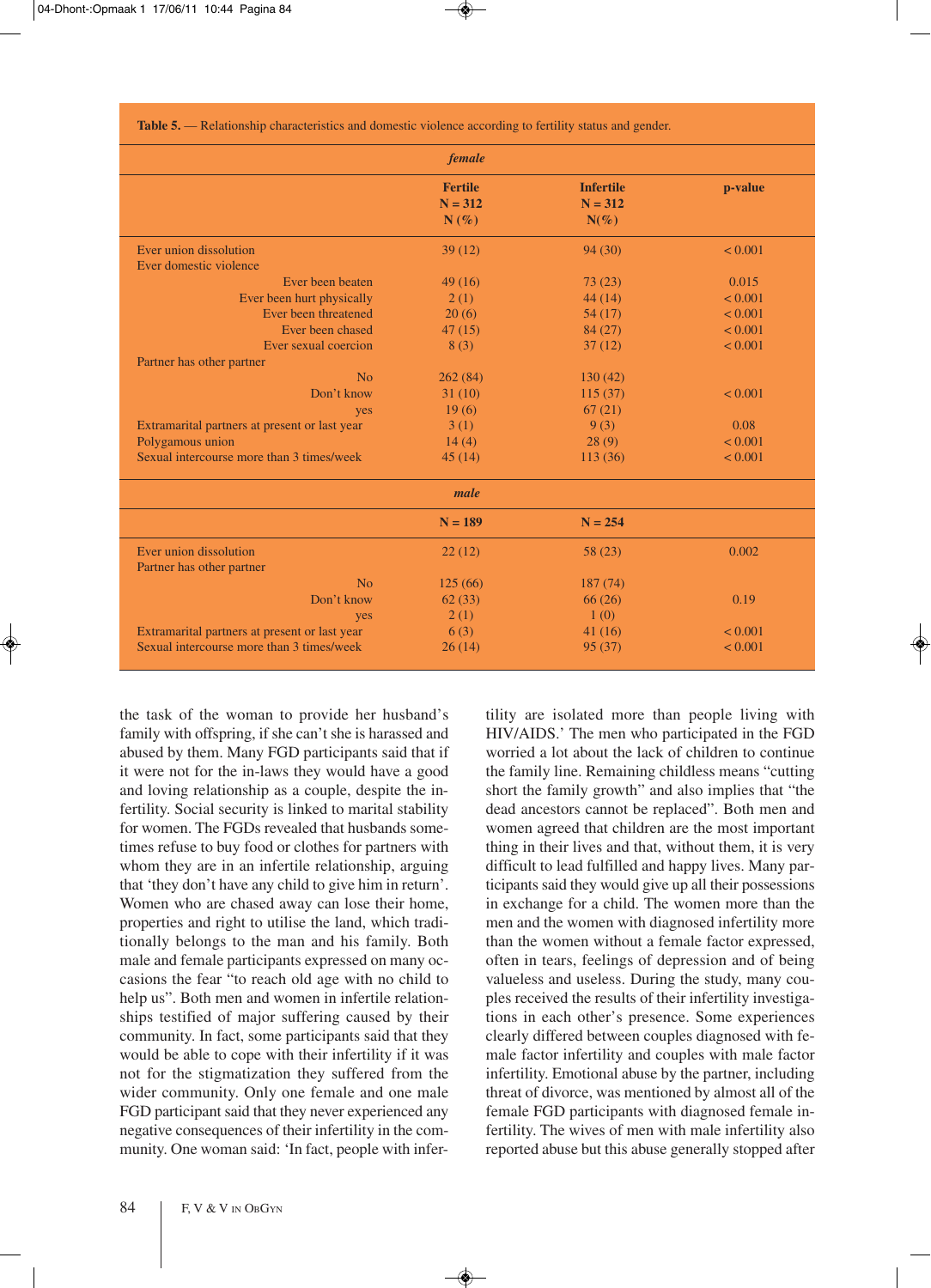the male factor diagnosis. In contrast, infertile men did not expect to be abandoned by their wives. This was also reported by Horbst in a study of infertile men in Mali (Horbst, 2010). Considering the negative consequences of a female factor diagnosis for women, the question arises whether it is ethical to offer gender-specific diagnosis without the possibility of effective treatment. This applies also to the diagnosis of male factor infertility in the face of which women could be enticed to look for a child outside marriage as was illustrated by the case of one study participant (Mariano, 2004). On the other hand increasing the awareness of male factor infertility has the potential of relieving the burden from women and motivating the men to seek care (Dhont *et al.*, 2010a). The men who participated in our research accepted the diagnosis of male infertility, often after an initial phase of disbelief, and in some cases their behaviour changed towards less abuse of their partner and less extramarital sex.

**Conclusions and recommendations**

In conclusion, the prevention of HIV and HSV-2 has the potential to prevent an important amount of cases of tubal factor infertility in SSA. Reduced sexual violence and better post rape care has a role to play in infertility prevention, especially in areas with high prevalence of this behaviour. The study on secondary infertility indicated that improved obstetric, neonatal and paediatric care will also have a considerable impact on the rates of infertility and/or childlessness. The high prevalence of past unwanted pregnancies and HIV infection among infertile couples indicates that efforts to prevent infertility should join hands with efforts to prevent HIV and unwanted pregnancies. The safe sex messages used in family planning and HIV programs should teach that unsafe sex does not only increase the risk of acquiring HIV and unintended pregnancies, but can also lead to infertility (Fig. 1).



*Fig. 1.* — Causal pathway of HIV/STIs, unintended pregnancies and infertility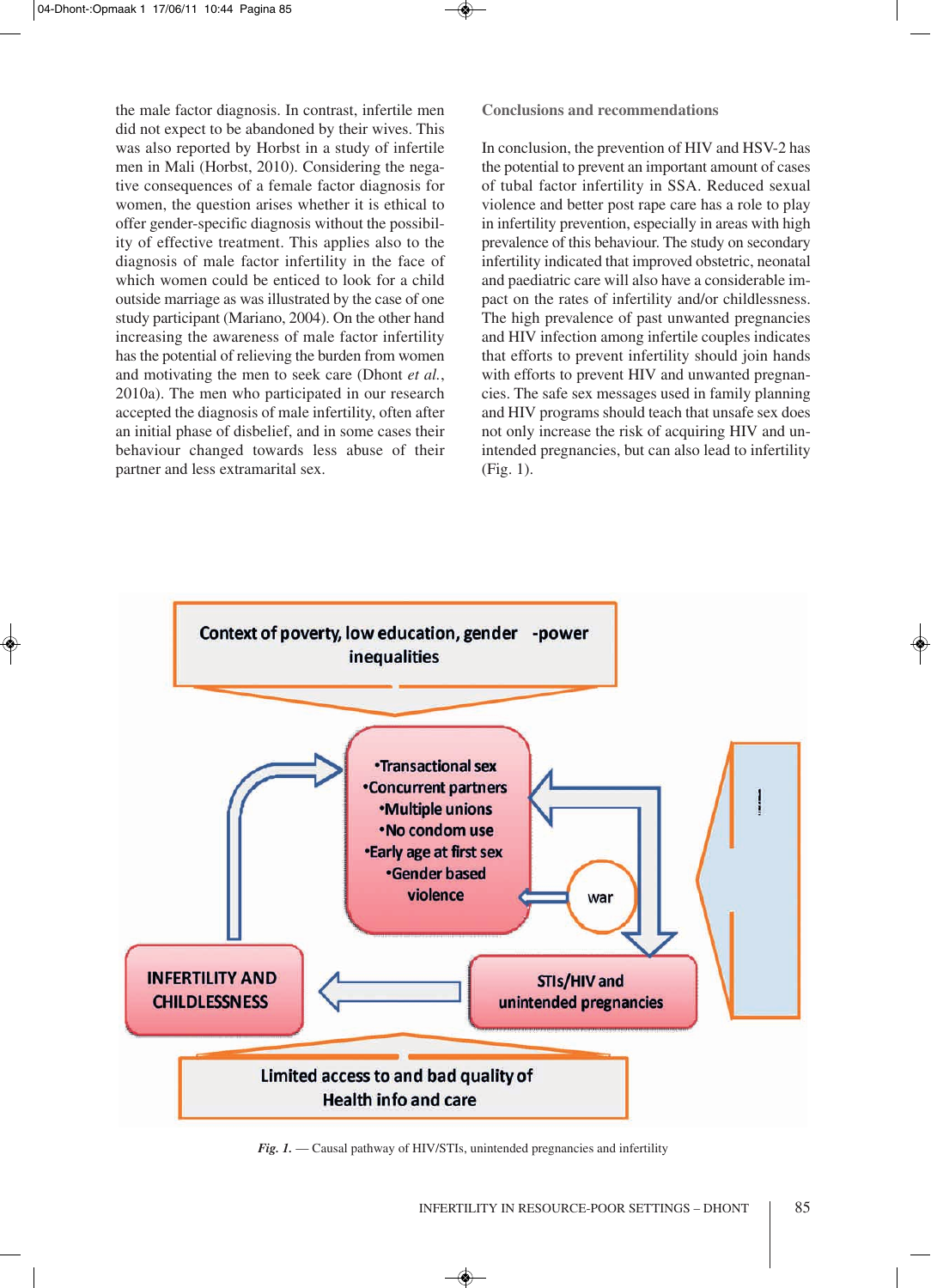The high HIV prevalence among infertile couples indicate that voluntary HIV counselling and testing of infertile couples may identify new HIV infections and increase opportunities for HIV care and prevention. On the other hand, the link between HIV and infertility represent an opportunity and indeed an obligation to put infertility services in place. Sperm washing techniques can prevent sexual transmission in discordant couples and treating infertile couples effectively can prevent them from spreading HIV infection while 'looking elsewhere' for offspring.

The study of perceptions and treatment-seeking behaviour of infertile couples identified a need to improve information, education and counselling on causes and treatments of infertility. Guidelines for the management of infertility on all levels of healthcare should be drawn up and included in the curriculum of doctors, nurses and midwifes to avoid unnecessary or harmful treatments and to improve counselling on infertility. To increase access to infertility care on a primary care level family planning programs could open their doors for infertile couples.

The psycho-social consequences suffered by infertile couple in Rwanda are severe and similar to those found in other resource-poor countries. Access to and quality of infertility care in Rwanda should be improved to address these problems. Since pregnancy rates are low with conventional therapy a call for affordable IVF in resource-poor countries is made. Fortunately, initiatives to make infertility care accessible in resource-poor settings are gaining momentum (Inhorn, 2003; Inhorn, 2009; Nachtigall, 2006; Ombelet *et al.*, 2008; Ombelet, 2009; Ombelet and Campo, 2007; Vayena *et al.*, 2002; Vayena *et al.*, 2009).

Overall, we can conclude that there is an urgent need for a more holistic approach towards reproductive health services in SSA, one that recognises the importance of reproductive failure and one that provides an integrated package of different services.

#### **Acknowledgments**

We are grateful to Ammiel Gasarabwe, Rosette Busasa, Joseph Vyankandondera, Gilles Ndayisaba, Evelyn Kestelyn, Claude Muvunyi, Patricia Claeys, Ludwig De Naeyer and Stanley Luchters for their assistance in this research. This study was funded by a PhD grant from the Flemish Interuniversity Council (VLIR-UOS) and by the European and Developing Countries Clinical Trials Partnership (EDCTP) through a project entitled: "Preparing for Phase III vaginal microbicide trials in Rwanda and Kenya: Preparedness studies, capacity building, and strengthening of medical referral systems". EDCTP cannot accept any responsibility for information or views expressed herein.

The project also received funding from the "Walking Egg npo", Genk.

#### **References**

- Adesiyun AG, Ameh CA, Eka A. Hysterosalpingographic tubal abnormalities and HIV infection among black women with tubal infertility in sub-Saharan Africa. Gynecol Obstet Invest. 2008;66:119-22.
- Araoye MO. Epidemiology of infertility: social problems of the infertile couples. West Afr J Med. 2003;22:190-6.
- Barden-O'Fallon, J. Unmet fertility expectations and the perception of fertility problems in a Malawian village. Afr J Reprod Health. 2005;9:14-25.
- Biendo M., Lefebvre JF, Fuentes V *et al*. The prevalence of anti-Chlamydia trachomatis and anti-Chlamydia pneumoniae antibodies in Brazzaville. Bull Soc Pathol Exot. 1994;87:85-8.
- Cates W, Farley TM, Rowe PJ. Worldwide patterns of infertility; is Africa different? Lancet. 1985;2:596-8.
- Cherpes TL, Wiesenfeld HC, Melan MA *et al.* The associations between pelvic inflammatory disease, Trichomonas vaginalis infection, and positive herpes simplex virus type 2 serology. Sex Transm Dis. 2006;33:747-52.
- Cohen CR, Mugo NR, Astete *et al.* Detection of Mycoplasma genitalium in women with laparoscopically diagnosed acute salpingitis. Sex Transm Infect. 2005;81:463-6.
- Cohen CR, Sinei S, Reilly M *et al* Effect of human immunodeficiency virus type 1 infection upon acute salpingitis: a laparoscopic study. J Infect Dis. 1998;178:1352-8.
- Crittenden JA, Handelsman DJ, Stewart GJ. Semen analysis in human immunodeficiency virus infection. Fertil Steril. 1992;  $57.1294-9$
- Dhont N, Luchters S, Ombelet W *et al.* Gender differences and factors associated with treatment-seeking behaviour for infertility in Rwanda. Hum Reprod. 2010a;25:2024-30.
- Dhont, N, van de Wijgert J, Luchters S *et al.* Sexual violence, HSV-2 and HIV are important predictors for infertility in Rwanda. Hum Reprod. 2010b;25:2507-15.
- Dhont N, van de Wijgert WJ, Coene G *et al.* 'Mama and papa nothing': living with infertility among an urban population in Kigali, Rwanda. Hum Reprod. 2011a;26:623-9.
- Dhont N., van de WijgertWJ, Vyankandondera J *et al.* Results of infertility investigations and follow-up among 312 infertile women and their partners in Kigali, Rwanda. Trop Doct. 2011b;41:96-101.
- Dhont N, Muvunyi C, Luchters S *et al.* HIV infection and sexual behaviour in primary and secondary infertile relationships: a case-control study in Kigali, Rwanda. Sex Transm Infect. 2011c:87;28-34.
- Dondero F, Rossi T, D'Offizi G *et al.* Semen analysis in HIV seropositive men and in subjects at high risk for HIV infection. Hum Reprod. 1996;11:765-8.
- Donkor ES, Sandall J. The impact of perceived stigma and mediating social factors on infertility-related stress among women seeking infertility treatment in Southern Ghana. Soc Sci Med. 2007;65:1683-94.
- Dyer SJ. The value of children in African countries: insights from studies on infertility. J. Psychosom. Obstet Gynaecol. 2007;28:69-77.
- Dyer SJ, Abrahams N, Hoffman M *et al*. 'Men leave me as I cannot have children': women's experiences with involuntary childlessness. Hum Reprod. 2002;17:1663-8.
- Dyer SJ, Abrahams N, Mokoena NE *et al*. Psychological distress among women suffering from couple infertility in South Africa: a quantitative assessment. Hum Reprod. 2005;20: 1938-43.
- Dyer SJ, Abrahams N, Mokoena NE *et al.* 'You are a man because you have children': experiences, reproductive health knowledge and treatment-seeking behaviour among men suffering from couple infertility in South Africa. Hum Reprod. 2004;19:960-7.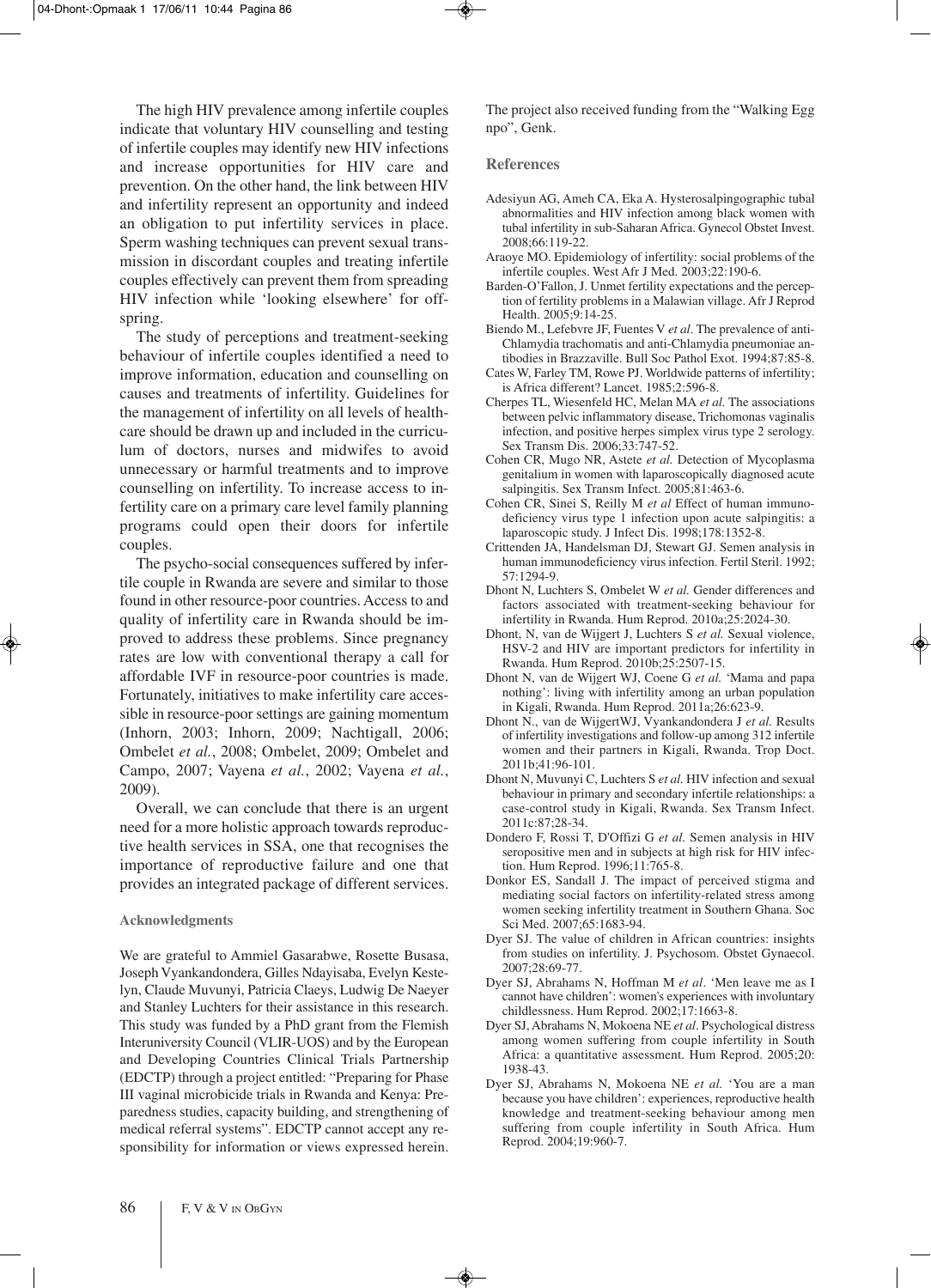- Ericksen K, Brunette T. Patterns and predictors of infertility among African women: a cross-national survey of twentyseven nations. Soc Sci Med. 1996:42;209-20.
- Favot I, Ngalula J, Mgalla Z *et al.* HIV infection and sexual behaviour among women with infertility in Tanzania: a hospital-based study. Int J Epidemiol. 1997;26:414-9.
- Feldman-Savelsberg P. Plundered kitchens and empty wombs: fear of infertility in the Cameroonian grassfields. Soc Sci Med. 1994;39:463-74.
- Gaudoin M, Rekha P, Morris A *et al.* Bacterial vaginosis and past chlamydial infection are strongly and independently associated with tubal infertility but do not affect in vitro fertilization success rates. Fertil Steril. 1999;72:730-2.
- Gerrits T. Social and cultural aspects of infertility in Mozambique. Patient Educ Couns. 1997;31:39-48.
- Gipson JD, Koenig MA, Hindin MJ. The effects of unintended pregnancy on infant, child, and parental health: a review of the literature. Stud Fam Plann. 2008;39:18-38.
- Gray RH, Wawer MJ, Serwadda D *et al.* Population-based study of fertility in women with HIV-1 infection in Uganda. Lancet. 1998;351:98-103.
- Heinonen PK, Miettinen A. Laparoscopic study on the microbiology and severity of acute pelvic inflammatory disease. Eur J Obstet Gynecol Reprod Biol. 1994;57:85-9.
- Hettmann A, Gerle B, Barcsay E *et al.* Seroprevalence of HSV-2 in Hungary and comparison of the HSV-2 prevalence of pregnant and infertile women. Acta Microbiol Immunol Hung. 2008;55:429-36.
- Hollos M. Profiles of infertility in southern Nigeria: women's voices from Amakiri. Afr J Reprod Health. 2003;7:46-56.
- Hollos M, Larsen U. Motherhood in sub-Saharan Africa: the social consequences of infertility in an urban population in northern Tanzania. Cult Health Sex. 2008;10:159-73.
- Hollos M, Larsen U, Obono O *et al.* The problem of infertility in high fertility populations; meanings, consequences and coping mechanisms in two Nigerian communities. Soc Sci Med. 2009;68:2061-8.
- Horbst V. Male perspectives on infertility and assisted reproductive technologies (ART) in sub-Saharan context. F,V&V in ObGyn. 2010;Monograph:22-27.
- Ikechebelu JI, Ikegwuonu SC, Joe-Ikechebelu, NN. HIV infection and sexual behaviour among infertile women in southeastern Nigeria. J Obstet Gynaecol. 2002;22:306-7.
- Inhorn MC. Global infertility and the globalization of new reproductive technologies: illustrations from Egypt. Soc Sci Med. 2003;56:1837-51.
- Inhorn MC. Right to assisted reproductive technology: overcoming infertility in low-resource countries. Int J Gynaecol Obstet. 2009;106:172-4.
- Kamenga MC, De Cock KM, St Louis ME *et al.* The impact of human immunodeficiency virus infection on pelvic inflammatory disease: a case-control study in Abidjan, Ivory Coast. Am J Obstet Gynecol. 1995;172:919-25.
- Koster-Oyekan W. Infertility amongYoruba women: Perceptions on causes, treatments and consequences. Afr J Reprod Health 1999:3;13-26.
- Larsen U. Primary and secondary infertility in sub-Saharan Africa. Int J Epidemiol. 2000;29:285-91.
- Lasheeb AS, King J, Ball JK *et al.* D. Semen characteristics in HIV-1 positive men and the effect of semen washing. Genitourin Med. 1997;73:303-5.
- Lehtinen M, Rantala I, Teisala K *et al.* Detection of herpes simplex virus in women with acute pelvic inflammatory disease. J Infect Dis. 1985;152:78-82.
- Leonard L. "Looking for children": the search for fertility among the Sara of southern Chad Med Anthropol. 2002;21:79-112.
- Mabey DC, Ogbaselassie G, Robertson JN *et al.* Tubal infertility in the Gambia: chlamydial and gonococcal serology in women with tubal occlusion compared with pregnant controls. Bull World Health Organ. 1985;63:1107-13.
- Mariano EC. Involuntary childlessness among the Shangana (Mozambique). J Reprod Infant Psychology. 2004;22:261- 9.
- Moodley P, Wilkinson D, Connolly C *et al.* Trichomonas vaginalis is associated with pelvic inflammatory disease in women infected with human immunodeficiency virus. Clin Infect Dis. 2002;34:519-22.
- Muller CH. Coombs RW and Krieger JN. Effects of clinical stage and immunological status on semen analysis results in human immunodeficiency virus type 1-seropositive men. Andrologia. 1998;30 Suppl 1:15-22.
- Nachtigall RD. International disparities in access to infertility services. Fertil Steril. 2006;85:871-5.
- Nahar P, Sharma A, Sabin K *et al.* Living with infertility: experiences among Urban slum populations in Bangladesh. Reprod Health Matters. 2000;8:33-44.
- Nicopoullos JD, Almeida PA, Ramsay JW *et al.* The effect of human immunodeficiency virus on sperm parameters and the outcome of intrauterine insemination following sperm washing. Hum Reprod. 2004;19:2289-97.
- Okumu CV, Kamau RK, Rogo KO. Past reproductive and sexual characteristics of women with tubal infertility at Kenyatta National Hospital. Eas Afr Med J. 1990;67:864-72.
- Ombelet W. Reproductive healthcare systems should include accessible infertility diagnosis and treatment: an important challenge for resource-poor countries. Int J Gynaecol Obstet. 2009;106:168-71.
- Ombelet W, Campo R. Affordable IVF for developing countries. Reprod Biomed Online. 2007;15:257-65.
- Ombelet W, Cooke I, Dyer S *et al.* Infertility and the provision of infertility medical services in developing countries. Hum Reprod Update. 2008;14:605-21.
- Omo-Aghoja LO, Okonofua FE, Onemu SO *et al.* Association of Chlamydia trachomatis serology with tubal infertility in Nigerian women. J Obstet Gynaecol Res. 2007;33:688-  $05$
- Orji EO. Comparative study of the impact of past pregnancy outcome on future fertility. Singapore Med J. 2008;49:1021- 4.
- Paavonen J, Teisala, K, Heinonen PK *et al.* Endometritis and acute salpingitis associated with Chlamydia trachomatis and herpes simplex virus type two. Obstet Gynecol. 1985;65:288- 91.
- Ramsay S. HIV, AIDS, and Africa. Lancet. 1993;341:366-7.
- Reniers J, Collet M, Frost *et al.* Chlamydial antibodies and tubal infertility. Int J Epidemiol. 1989;18:261-3.
- Richards SC. "Spoiling the womb": definitions, aetiologies and responses to infertility in north west province, Cameroon. Afr J Reprod. Health. 2002;6:84-94.
- Siemer J, Theile O, LarbiY *et al.* Chlamydia trachomatis infection as a risk factor for infertility among women in Ghana, West Africa. Am J Trop Med Hyg. 2008;78:323-7.
- Sundby J, Mboge R, Sonko S. Infertility in the Gambia: frequency and health care seeking. Soc Sci Med. 1998;46: 891-9.
- Temmerman M, Lopita MI, Sanghvi HC *et al.* The role of maternal syphilis, gonorrhoea and HIV-1 infections in spontaneous abortion. Int J STD AIDS. 1992;3:418-22.
- van Balen F, Gerrits T. Quality of infertility care in poor-resource areas and the introduction of new reproductive technologies. Hum Reprod. 2001;16:215-9.
- van Balen F, Visser AP. Perspectives of reproductive health. Patient Educ Couns. 1997;31:1-5.
- Vayena E, Peterson HB, Adamson D *et al*. Assisted reproductive technologies in developing countries; are we caring yet? Fertil Steril. 2009;92:413-6.
- Vayena E, Rowe PJ, Peterson HB. Assisted reproductive technology in developing countries: why should we care? Fertil Steril. 2002;78:13-5.